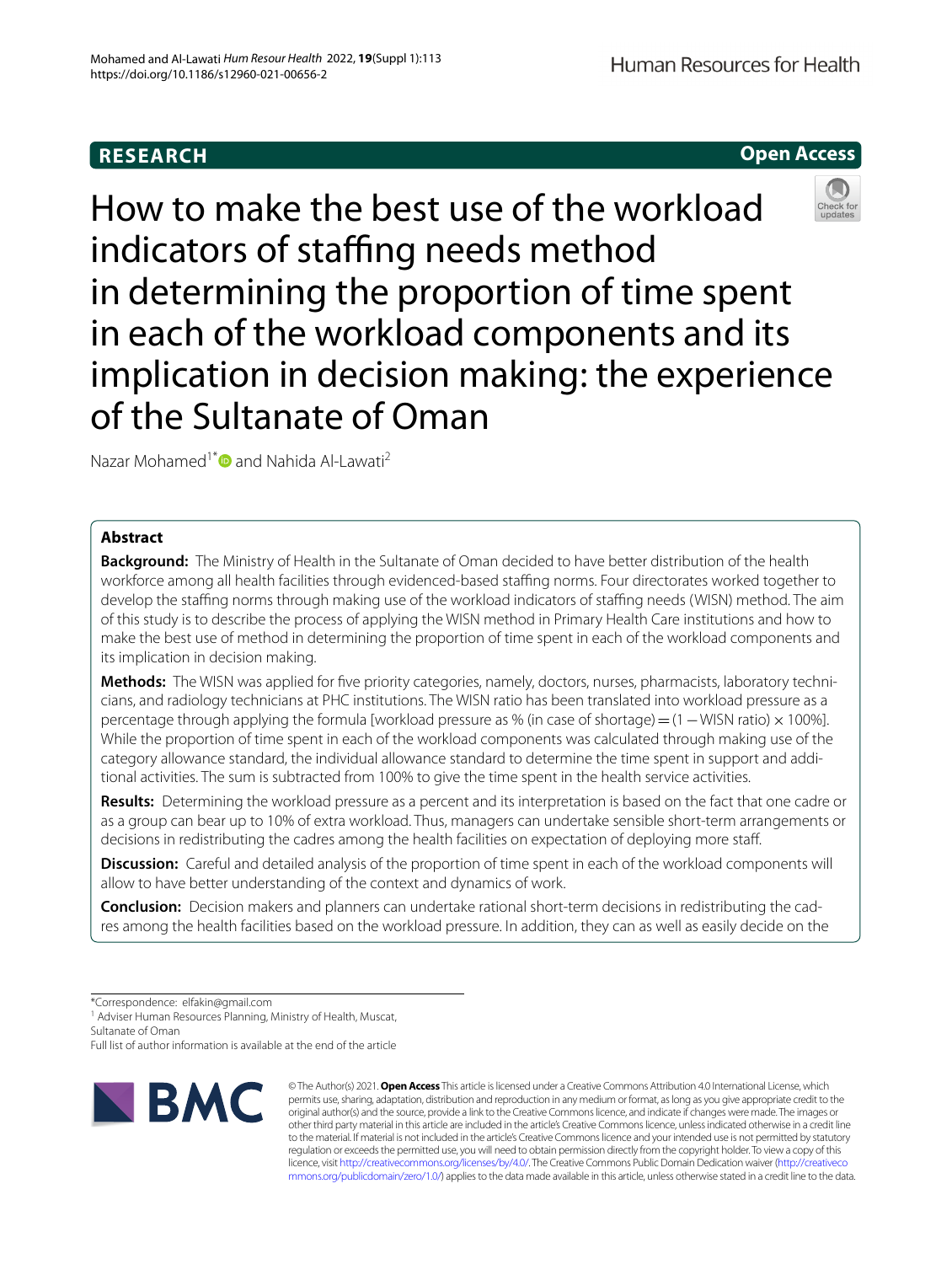optimal proportions of time for each staf category, and hence choose what activities and tasks to be shifted or delegated to other staff category.

**Keywords:** Workload indicators of staffing needs, Primary health care institution, Workload pressure, Proportion of time

## **Background**

The Sultanate of Oman is located in the south eastern corner of the Arabian Peninsula. Administratively, the country is divided into 11 governorates and 61 districts, locally known as (Wilayat) distributed among these governorates. The population size in 2019 was 4,617,927 of whom 42.5% were non-Omani [\[1](#page-7-0)].

Oman has achieved notable progress towards universal health coverage (UHC) through dramatic transformation in its health care system over a remarkably short span of time  $[2]$  $[2]$  $[2]$ . The country has being recognized internationally as one of the few countries with successful experience in health development. For instance, the World Health Organization (WHO), in its frst-ever comparative analysis of health systems in 2000, ranked Oman frst among 191 countries for its overall performance on the level of health [\[3](#page-7-2)]. In 2010, the United Nation Development Programme (UNDP) identifed top mover countries relative to the starting point in 1970s regarding health development and ranked Oman frst among 135 countries worldwide as the most improved nation during the preceding 40 years [[4\]](#page-7-3).

Concerning for the health workforce, the density of doctors and nurses per population in Oman has increased remarkably. As for doctors, it reached 20.8 per 10,000 population in 2019 compared to 5.1 in 1980, while for the nurses, it reached 44.0 per 10,000 population compared to  $10.8$  in  $1980$  [\[1](#page-7-0)]. The country continued to develop its educational and training infrastructure and began to produce as much health professionals as possible, to meet health care demands and achieve workforce self-reliance.

Diferent initiatives with a benefcial impact on the workforce development were introduced in the past decades to foster the nationalization policy and retention of the health workforce such as the regionalization of health professions' training institutes, active collaboration with universities and overseas specialty boards, qualitative improvement of the education system and the development of a strong continuing professional development system [[5\]](#page-7-4). It is worth to note that the workforce management system treats both males and females health professions on equal footing and there is no discrimination in terms of recruitment, deployment, remuneration, and professional development.

Improving health workers' performance and productivity is vital for better health service provision in the country. Thus, the Ministry of Health (MoH) in Oman recognized that having the best talented, motivated and competent health care professionals with the right number and skill-mix are very critical in addressing the system challenges, tackling the burden of diseases and sustaining UHC through provision of quality health care services  $[6]$  $[6]$ . This vision is in alignment with the Health Workforce 2030 Global Strategy [[7](#page-7-6)] which has reaffirmed that health workforce will be critical to achieving health and wider sustainable development goals (SDGs). The health targets under consideration in the SDGs include a renewed focus on equity and UHC [[7](#page-7-6)]. This can be attained through substantive and strategic investments in health workforce for both males and females.

Improving health services coverage and health outcomes are much dependent on the availability, accessibility, acceptability and quality human resources for health [[7,](#page-7-6) [8\]](#page-7-7).

In the 9th 5-year health development plan (2016– 2020), the MoH decided to have better distribution of the health workforce among all health facilities (health centers and hospitals) through evidenced-based stafng norms [\[9](#page-7-8), [10\]](#page-7-9). Hence, four directorates, namely, Directorate General of Planning and Studies, the Directorate General of Primary Health Care (PHC), the Directorate General of Nursing Afairs, and the Directorate General of Medical Supplies worked together to develop the staffing norms through making use of the workload indicators of staffing needs (WISN) method, developed by the World Health Organization WHO).

The plan to achieve the desired outcome was divided into phases. The first phase developed the national norms based on national averages and assumptions without applying the WISN at individual health facilities, and the results were published in 2018  $[10]$  $[10]$ . The second phase was to apply the WISN method at health facility level.

Hence, the aim of this paper is to describe the process of applying the WISN method in verifying and adjusting the national norms for PHC facilities and how to make the best use of method in determining the proportion of time spent in each of the workload components and its implication in decision making.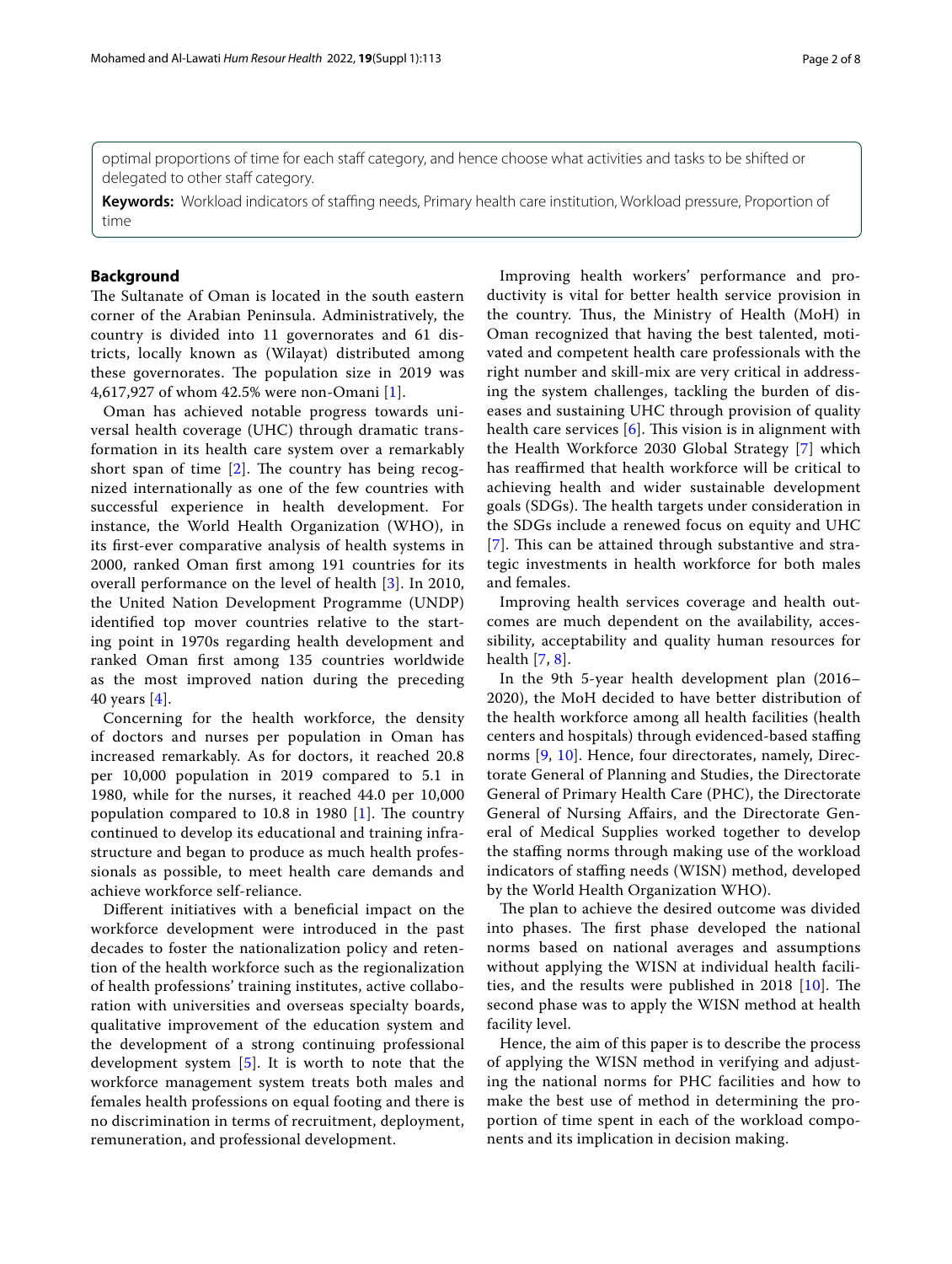## **Methods**

The WISN steps were followed in applying the tool at governorate and health facility level, i.e., establishing the structures (steering committee, technical team and experts group), determining priority cadres and health facility types, estimating the available working time (AWT), defning the workload components, setting the activity standards, establishing the standard workloads, calculating the category allowance standard (CAS) and category allowance factor (CAF), individual allowance standard (IAS) and individual allowance factor (IAF), computing the stafng requirements based on WISN, and last analyzing and interpreting WISN results. The WHO WISN user manual describes these steps in detail. [[11\]](#page-7-10).

The workload components are the tasks performed by each staff category and are divided into three types: health service activity (A) which are activities performed by all members of the staff category and measured by regular collection of statistics; support activity (B) which are performed by all members of the staff category but statistics are not regularly collected; and additional activities (C) which are performed only by certain members of staff category [[11\]](#page-7-10).

The study was carried from 2017 to 2019, and the national norms were obtained after an extensive piloting and testing exercise in the 11 governorates which covered 128 PHC institutions (represent 54% out of the total 238 PHC institutions in the MoH). The aggregation of data from those PHC institutions was used to develop the norms and standards.

The WISN was applied for five priority categories, namely, doctors, nurses, pharmacists, laboratory technicians, and radiology technicians at PHC institutions. Six training workshops were conducted on the WISN method and 218 participants representing those categories attended those workshops.

Data used to calculate the AWT, activity standards, and annual workload were obtained from the unifed electronic health information system (named ALSHIFA) and the human resources management (HRM) information system. All MoH facilities (hospitals and health centers) are linked to ALSHIFA system, whereby all activities (tasks performed by health cadres such as seeing patients, procedures, medications, investigations, admissions, etc. are recorded). It is worth to mention that the roles, responsibilities and duties of doctors, nurses, and the other cadres are standardized in all Ministry of Health PHC centers (regardless to the geographical location of the facility or the density of the population) and are linked to the unifed electronic information system (ALSHIFA). While the HRM information system records all types of leaves and absenteeism.

Diferent means were used to verify the data and standards such as comparing the statistics of the PHC institution (monthly reports) vis-a-vis ALSHIFA system, consulting the expert groups, interview of the cadres, as well as time–motion observation. Where activities are shared between two cadres (e.g., vaccination or antenatal care between doctor and the nurse), the activity standard was divided between the two cadres according to the time spent by each cadre.

## **Calculating the workload pressure**

In addition to determining the staff requirements based on WISN, comparing between the current and required staf, and calculating the WISN ratio; this study shows how to translate the WISN ratio into workload pressure as a percentage in case of shortage through applying the formula [workload pressure as % (in case of short $age) = (1 - WISN ratio) \times 100\%$ .

## **Calculating the proportion of time spent in each of the workload components**

This study also shows how to calculate the proportion of time spent in each of the workload components. To determine the proportion of time, we used the CAS which is percentage of working time spent in performing the support activities (B), and then calculated the percentage of time spent in the additional/individual activities (C) through applying the following formula [IAS/ (AWT  $\times$  total no. of current staff)  $\times$  100%]. By adding the percentage of time spent in B and C activities, the remaining will be the percentage of time spent in A activities, i.e., this can be calculated as follows: [100 – (% of time allocated for  $B + \%$  of time allocated for C).

## **Results**

Although the WISN method has been applied in all the PHC institutions under the study, the results displayed hereunder are giving examples on the importance of measuring the workload pressure and the proportion of time distributed among the workload components, and their implication on planning and decision making.

## **Verifying and adjusting the national norms for PHC facilities**

Following the application of the WISN method in the PHC institutions (128), data were aggregated, verifed, and standardized; and the national norms were developed for the five priority categories. The AWT, CAF, and IAF were standards, as shown in Table [1.](#page-3-0) The variations in the AWT were due to the diference in the annual leave allocated for each cadre. As for the health service activities (A), the activity standards were unifed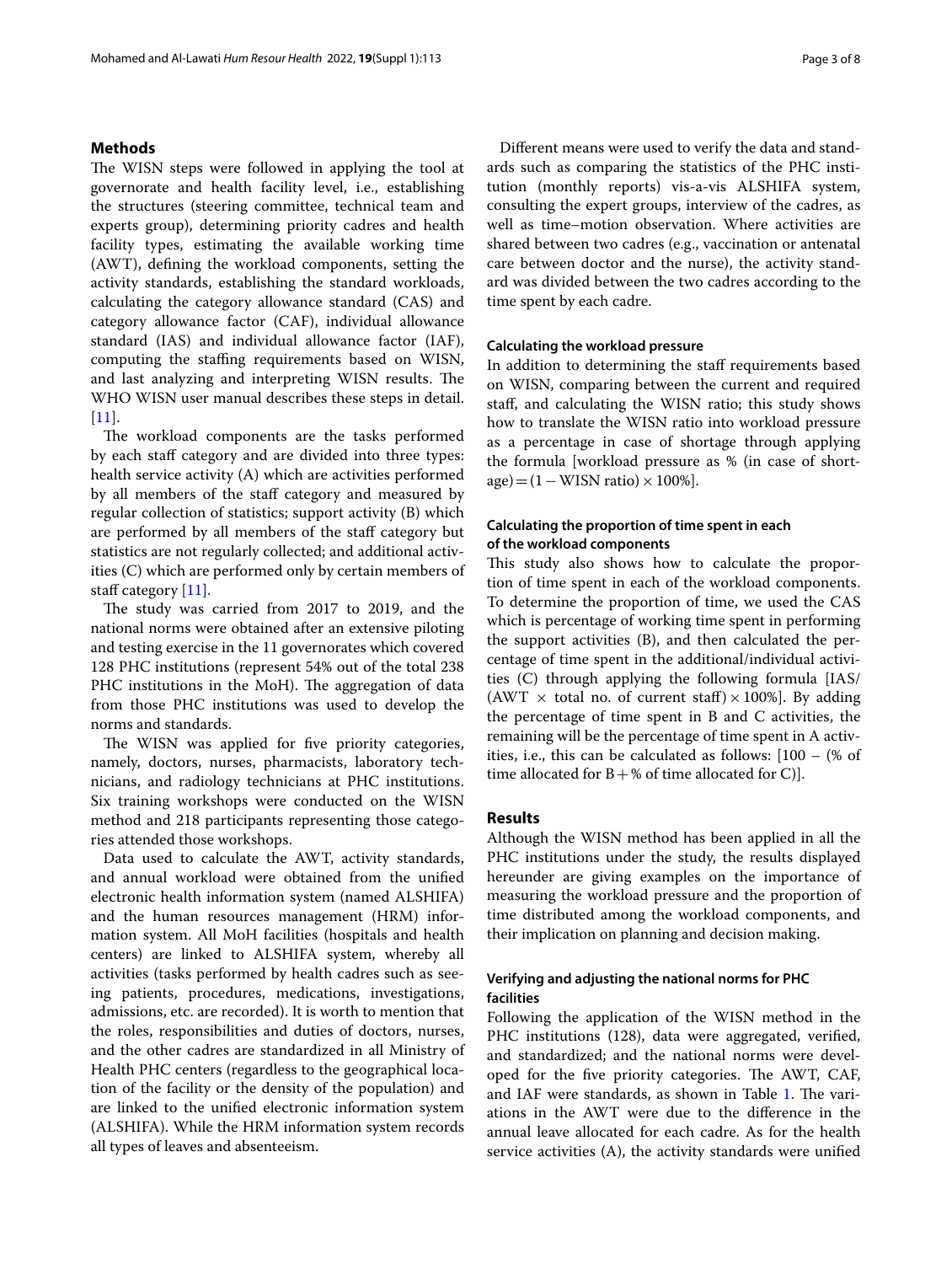| <b>Staff category</b> | <b>AWT</b> (hours) | <b>CAF</b> | IAF |
|-----------------------|--------------------|------------|-----|
| Doctors               | 1316               | 1.2        | 0.5 |
| <b>Nurses</b>         | 1323               | 1.3        |     |
| Pharmacists           | 1358               | 1.3        | 0.5 |
| Lab technicians       | 1379               | 1.3        | 0.1 |
| Radiographers         | 1323               | 1.2        | 02  |

<span id="page-3-0"></span>**Table 1** Standardized norms for the fve priority categories

for all the workload components (for the five priority staff categories).

## **The workload pressure**

Table [2](#page-3-1) shows the aggregate results of the WISN in Muscat governorate for doctors and nurses (a total of 26 PHC institutions). There was shortage in both cadres  $(-68)$ and  $-26$  for doctors and nurses, respectively). The overall WISN ratios (for the whole governorate) were 0.8 and 0.9, and the workload pressure was 20% and 10% for doctors and nurses, respectively. However, there were differences in the ratio between the PHC institutes  $(>1, 1, 1)$ and  $<$  1).

To determine the severity of the shortage and whether the cadre can cope with the extra workload, we analyzed (in depth) the formula of rounding the fractional results of the required staf in the WHO WISN user manual, as shown in Table [3.](#page-3-2)

We determined from the formula of rounding the fractions that 0.1 in staff means as if you need extra 0.1 staff to cope with the workload (which is equivalent to 10%). However, the formula recommended this fraction (0.1) to be rounded down. When the fraction is more than 0.1, the workload is more than 10% and consequently the fraction is rounded up. This is applied to all the fractions showed in table  $(3)$ , i.e., 2.2 staff means the 0.2 is 10% extra workload for each of the two, 3.3 means the 0.3 is 10% extra workload for each of the 3. Thus, the fraction is rounded down and no need for an additional staf. However, if the fraction is>2.2–2.9,>3.3–3.9,>4.4–4.9,>5.5– 5.9; it means that workload is more than 10% on average, and you need additional staff to bear the extra workload and thus the fraction is rounded up.

<span id="page-3-1"></span>**Table 2** Aggregated results of the WISN for doctors and nurses, Muscat governorate

| Muscat<br>governorate |     |     |       | WISN Current Difference WISN Ratio Workload | pressure<br>(%) |
|-----------------------|-----|-----|-------|---------------------------------------------|-----------------|
| Doctors               | 338 | 270 | - 68  | 0.8                                         | 20%             |
| Nurses                | 439 | 413 | $-26$ | 09                                          | 10%             |

| <b>Fraction</b> | Rounding          | <b>Fraction</b> | Rounding        |
|-----------------|-------------------|-----------------|-----------------|
| $1.0 - 1.1$     | Rounded down to 1 | $>1.1-1.9$      | Rounded up to 2 |
| $2.0 - 2.2$     | Rounded down to 2 | $>22-29$        | Rounded up to 3 |
| $3.0 - 3.3$     | Rounded down to 3 | $> 3.3 - 3.9$   | Rounded up to 4 |
| $4.0 - 4.4$     | Rounded down to 4 | $>44-49$        | Rounded up to 5 |
| $5.0 - 5.5$     | Rounded down to 5 | $> 5.5 - 5.9$   | Rounded up to 6 |
|                 |                   |                 |                 |

<span id="page-3-2"></span>**Table 3** How to round the fractional results

We concluded that one staff can bear up to 10% of workload, and if it is more than 10% an additional staf is needed. This conclusion can be applied to individual PHC institutions or as aggregate. Therefore, concerning the WISN results of Muscat governorate table (2), the current nursing staff can cope with the extra workload pressure (10%) in spite of the shortage, while additional doctors are needed to cope with the workload pressure (20%).

## **Proportion of time spent in each of the workload components**

We have calculated the proportion of time (as a percentage) spent in each of the workload components; health service activities (A), support activities (B), and additional activities  $(C)$ . Figure [1](#page-4-0) shows the calculations for each of the five priority staff categories in Dhofar governorate. When further analyzing the data for lab technicians, it was evident that they spent more time in (B) activities (23%) due to calibration of the devices. On the other hand, radiographers spent more time in (C) activities (32%), because the machines were old and a signifcant time was spent in maintenance.

Figure [2](#page-4-1) shows the calculations for each of the five priority staff categories in South Al-Batinah governorate. When further analyzing the data for radiographers, it showed that they spent considerable time in (B) activities (29.7%), because the X-ray machine was not advanced in technology and they perform more manual work in preparing the flms. While pharmacists spent 24% of their time in (B) activities (arranging the drug stores).

Figure [3](#page-5-0) shows the calculations for doctors at PHC institutions in Alburaimi governorate. The data showed similarity in proportion of time spent by doctors in the three workload components in all the PHC institutions. However, the proportion of time spent in (B) activities was less than the national average.

On the contrary, the same pattern was not realized for the nurses in the same PHC institutions in the same governorate, as shown in Fig. [4.](#page-5-1) There was variation in the proportion of time spent in (B) activities ranging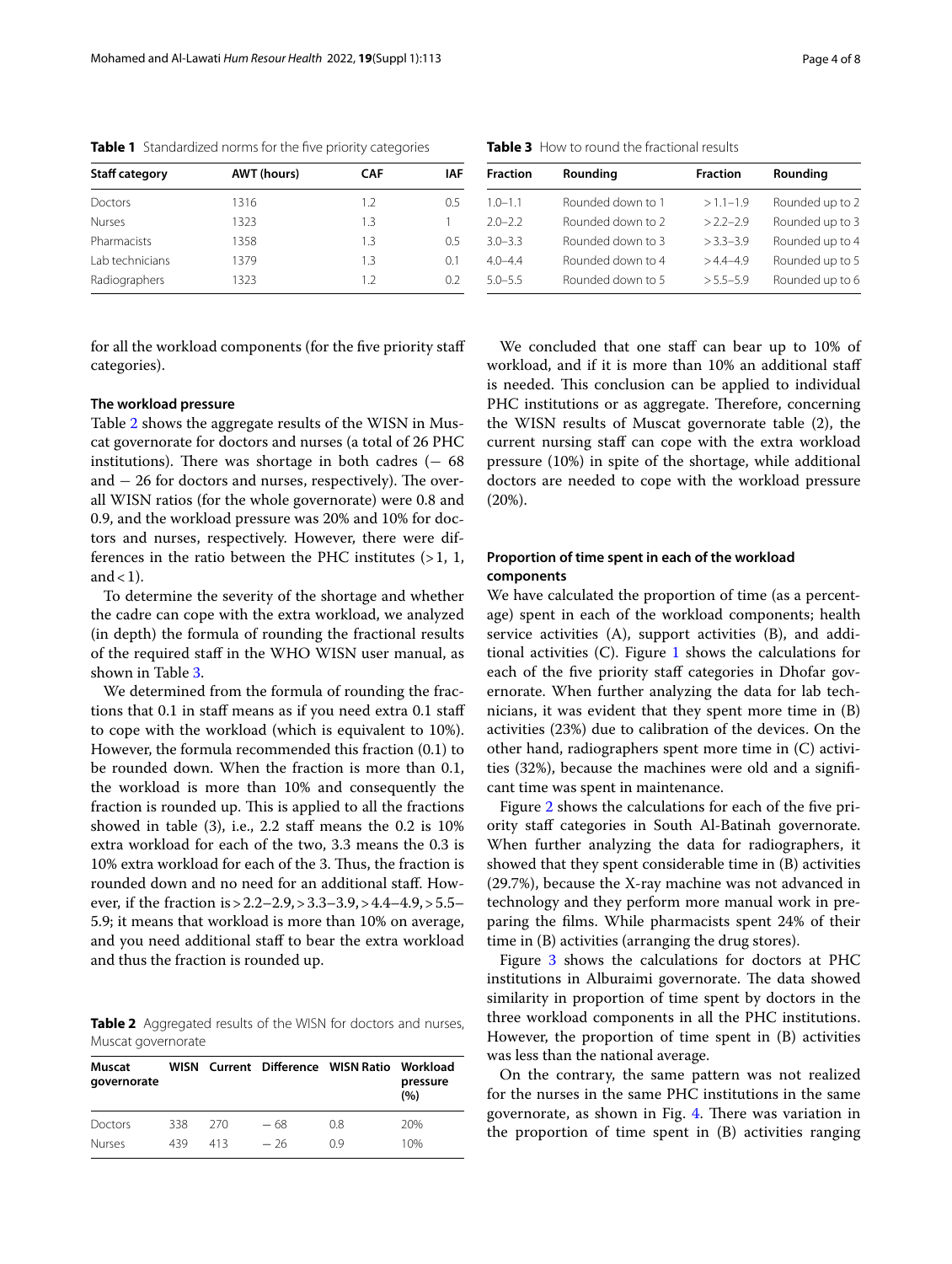

<span id="page-4-1"></span><span id="page-4-0"></span>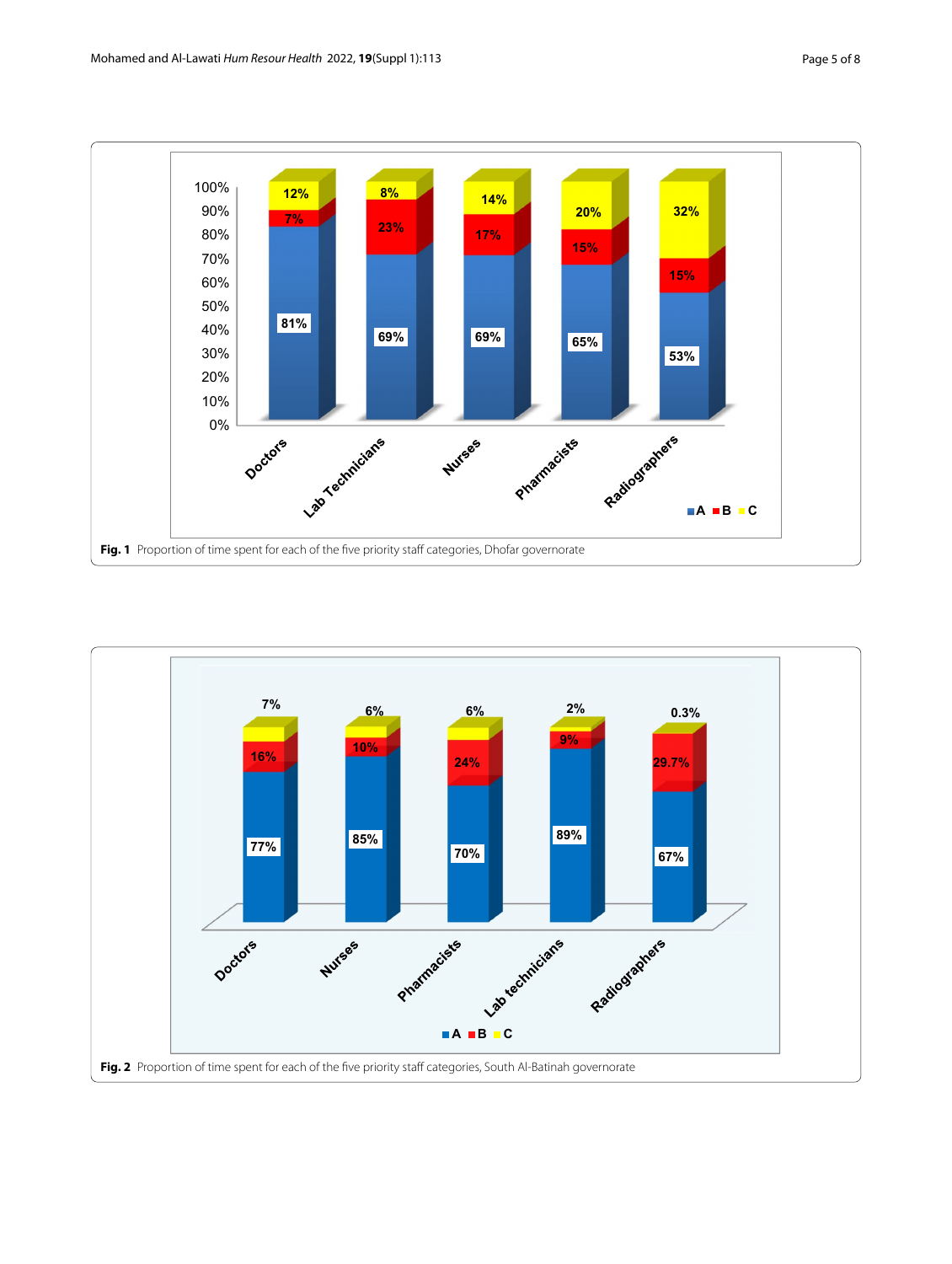

<span id="page-5-0"></span>

<span id="page-5-1"></span>between 9 and 33%. When further analyzing the results, it was observed that some PHC institutions assigned more tasks to nurses which were classifed as support activities (B).

## **Discussion**

Establishing the staffing norms is of paramount importance. Many countries managed to do so through using the WISN method (which is easier to comprehend and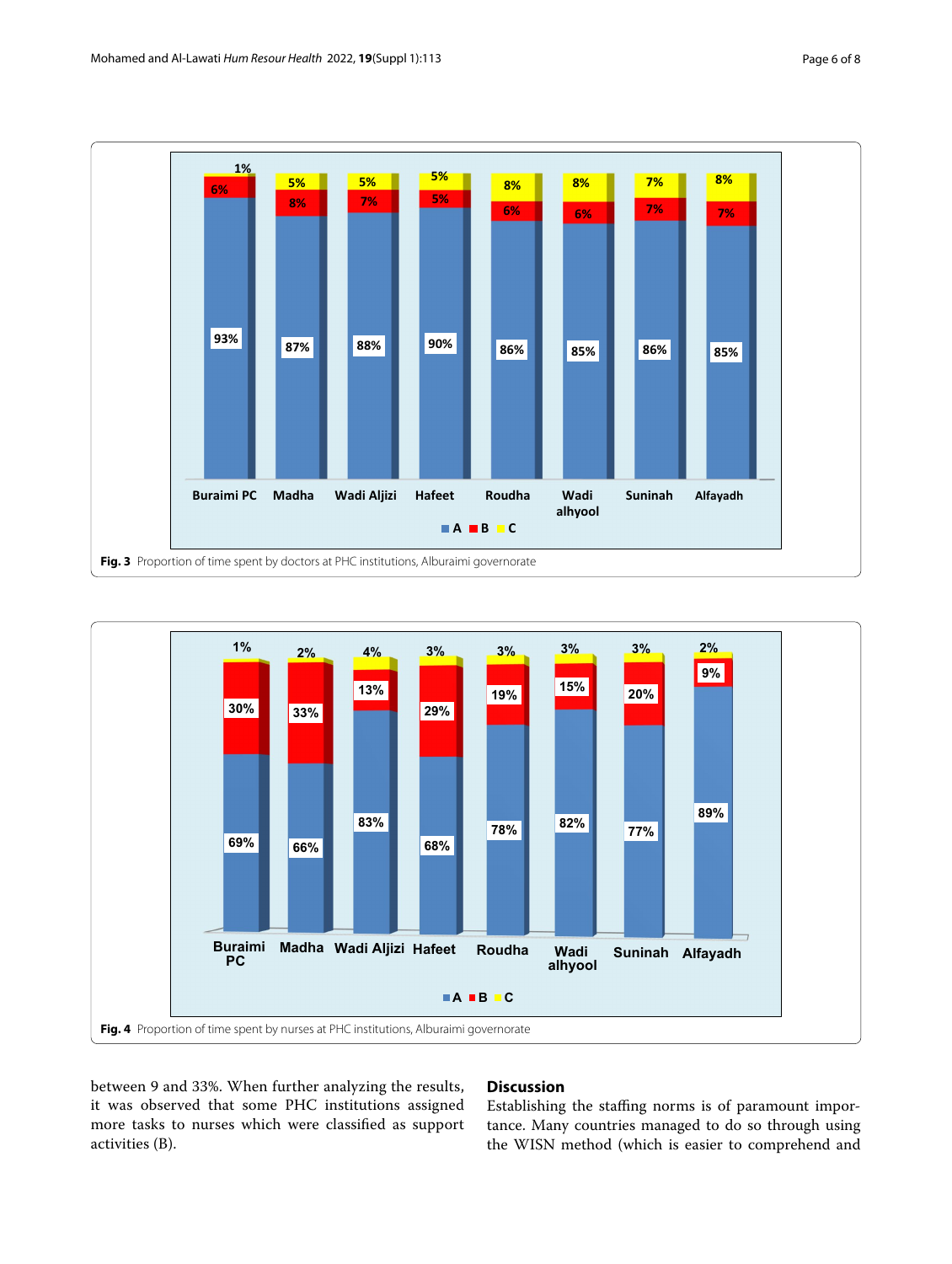use) either at national or district levels (big WISN as indicated in the WHO WISN user manual) such as Bangladesh, Burkina Faso, Ghana, Greek, Kenya, Namibia, South Africa, Uganda, and others [\[12](#page-7-11)[–19](#page-7-12)].

Although two types of results (diferences and ratios) are provided by the WISN method, we managed to add other useful dimensions (the workload pressure as a percentage and the proportion of time spent in each of the workload components).

Determining the workload pressure as a percent and its interpretation is based on the fact that one cadre or as a group can bear up to 10% of extra workload (as the case of Muscat governorate). Hence, managers can undertake sensible short-term arrangements or decisions in redistributing the cadres among the health facilities on expectation of deploying more staf. However, if the workload pressure exceeds 10%, then converging the shortage by adding staff or implementing measures to reduce the workload will be the best options. Otherwise, the negative consequences of the shortage will become apparent such as compromising the quality of the services, fatigue, burnout, lack of motivation, medical errors, violence, quitting, etc. [[12,](#page-7-11) [15](#page-7-13), [20\]](#page-7-14).

Calculating the proportion of time spent in each of the workload components is very useful in knowing how the work is distributed within the same staff category or among diferent categories. We realized that most of the workload components under group (A) activities have direct contribution to the desired outcomes (e.g., seeing patients, vaccination, antenatal and postnatal care, nursing procedures, dispensing drugs, laboratory investigations, X-rays, etc.). On the other hand, the activity components under (B) and (C) contribute (most of the time) indirectly to the desired outcomes (e.g., meetings, trainings, data entry, recording, supervision, preparing rosters, calibration of devices, etc.). Thus dedicating more time in performing the activities under (A) is desirable.

While calculating the proportion of time spent in (B) activities, we made use of both the CAS as a percentage, and the CAF. It was found that 7–8% increment in the CAS will increase the CAF by 0.1, i.e., if the CAS is 17%, the CAF will be 1.2, and if the CAS is 25%, the CAF will be 1.3. The 17% and 25% represent the proportion of time spent in  $(B)$  activities. Thus, any increase in the CAS (in terms of proportion of time spent in B) will be on the expense of the proportion of time (A) activities and consequently the desired outcomes.

Careful and detailed analysis of the proportion of time spent in each of the workload components based on the ideal task analysis will allow to have better understanding of the context and dynamics of work. Decision makers and planners can easily decide on the optimal proportions of time for each staff category, and

hence choose what activities and tasks to be shifted or delegated to other staff category.

## **Conclusion**

Decision makers and planners are responsible for managing effectively and efficiently the health workforce to ensure that the right number of healthcare workers, with the right knowledge, skill-mix, attitudes and qualifcations are performing the correct tasks in the right place at the appropriate time to achieve predetermined health targets.

This study demonstrated how to make the best use of the WISN method and its usefulness in estimating stafng requirements, thus providing evidence-based solutions and recommendations for better planning. Careful and detailed analysis of the workload pressure and proportion of time spent in each of the workload components will allow to have better understanding of the context and dynamics of work.

Decision makers and planners can undertake rational short-term decisions to ensure equity in redistributing the cadres among the health facilities based on the workload pressure and task analysis. In addition, they can easily decide on the optimal proportions of time for each staff category, and hence choose what activities and tasks to be shifted or delegated to other staf category.

#### **Abbreviations**

AWT: Available working time; CAF: Category allowance factor; CAS: Category allowance standard; IAF: Individual allowance factor; IAS: Individual allowance standard; MoH: Ministry of Health; PHC: Primary health care; SDGs: Sustainable development goals; UHC: Universal health coverage; WHO: World Health Organization; WISN: Workload indicators of stafng needs.

#### **Acknowledgements**

The authors graciously thank the health workers in the primary health care institutions in the Ministry of Health of the Sultanate of Oman for their cooperation and dedication.

#### **About this supplement**

This article has been published as part of Human Resources for Health Volume 19, Supplement 1 2021: Countries' experiences on implementing WISN methodology for health workforce planning and estimation. The full contents of the supplement are available at [https://human-resourceshealth.biomedcentral.](https://human-resourceshealth.biomedcentral.com/articles/supplements/volume-19-supplement-1) [com/articles/supplements/volume-19-supplement-1](https://human-resourceshealth.biomedcentral.com/articles/supplements/volume-19-supplement-1).

#### **Authors' contributions**

NM: as principle author he made substantial contributions to conception, design, and acquisition of data; analysis and interpretation of data; and involved in drafting and revising the manuscript. NA: as a co-author made substantial contributions to literature review; analysis and interpretation of data; and involved in drafting and revising the manuscript. Both authors discussed the results, commented on the manuscript, and gave their fnal approval. Both the authors read and approved the fnal manuscript.

#### **Funding**

The authors didn't receive external fund to conduct the study. The cost incurred was covered by the authors.